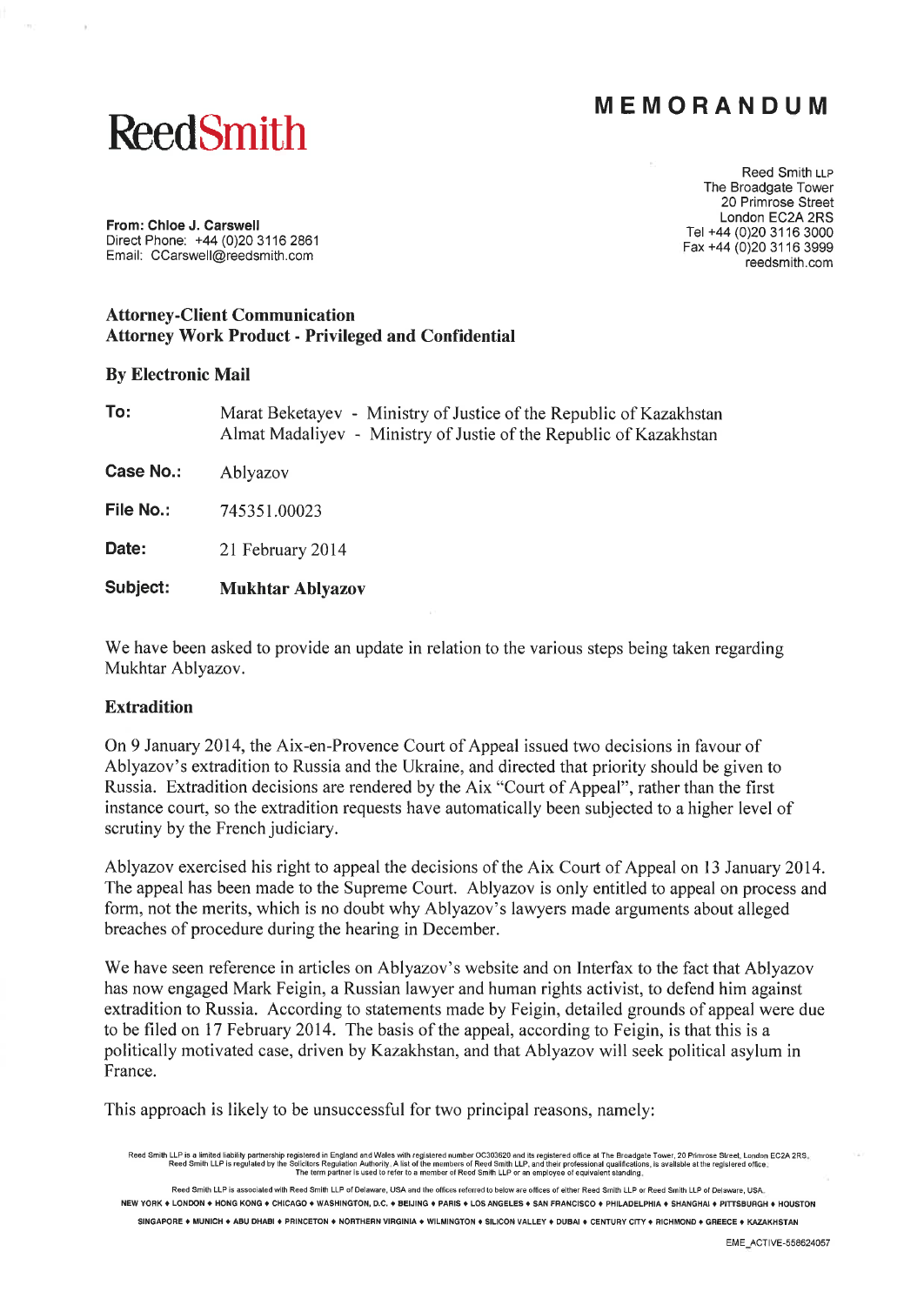Marat Beketayev Almat Madaliyev 2l February 2014 Page 3

#### PR issues

As discussed at the meeting on 3l January 2014, we have been working with Jonathan Hawker of FTI to engage an NGO to prepare a report on Ablyazov's criminal activities, to draw attention to the fraud and away from his allegations of political persecution. An independent report by a recognised NGO will be effective in enforcing this message. We have met with a representative of the Organised Crime Observatory ("OCO"), who would be very pleased to assist. We are finalising the details of the project with OCO, but essentially, the objective is for OCO to produce an independent report on Ablyazov and the frauds he has perpetrated.

The report will be a joint report prepared by OCO and a French NGO, GRASCO, which is associated with the University of Strasbourg and is affiliated with the European Union. Jonathan Hawker is working with OCO to finalise the messages that should come from the report, but essentially the focus will be on fraudsters abusing the asylum protections of Western States and hiding behind the cloak of political persecution, with Ablyazov as a current example of this trend and with details about his criminal activities. We expect a first draft of the report to be produced by the end of March 2014.

The report will then be published and disseminated to a selected audience. This will be discussed and agreed with OCO and FTI once we have seen the first draft, to ensure that it has maximum impact.

Concurrently with the production of the report, the representative of the OCO recommends "search engine optimisation" (SEO) to counter Ablyazov's powerful internet campaign. The OCO's advice is that Ablyazov's internet proliferation should be countered; the objective will be to use SEO to change the results generated when one searches "Mukhtar Ablyazov" in search engines such as Google from "persecuted political dissident" to "fraudster who stole US\$1Obn from a bank and abused the protections of Western Europe". Work needs to be done on this straightaway to lay the groundwork for the dissemination of the report so that by the time it is released, the public messaging will already be that of "fraudster" rather than "political persecution". We will write to you separately in this regard with further details.

The ultimate aim of both the report and the SEO is that both have maximum impact around the time that the French Government is likely to be considering whether to issue an extradition decree sending Ablyazov to Russia; this may be around June or July 2014, depending on when the Supreme Court processes the appeal. The French Government's decision will be a political decision, and we are advised by FTI and OCO that this would be the most effective way to seek to turn public opinion in France against Ablyazov and ensure that the extradition decree is issued.

## UK criminal proceedings and SFO interaction

A meeting took place with the SFO on 6 February 2014, attended by Belinda Paisley, James Lewis QC and Anna Buch. It was a perfectly amicable meeting and the team met with a Principal Intelligence Officer (Colin Croucher), and Intelligence Manager, Liz Downing. In summary:

The files are still with the SFO and Croucher showed that he had some knowledge of the detail of the criminal claims against Ablyazov.  $1<sub>1</sub>$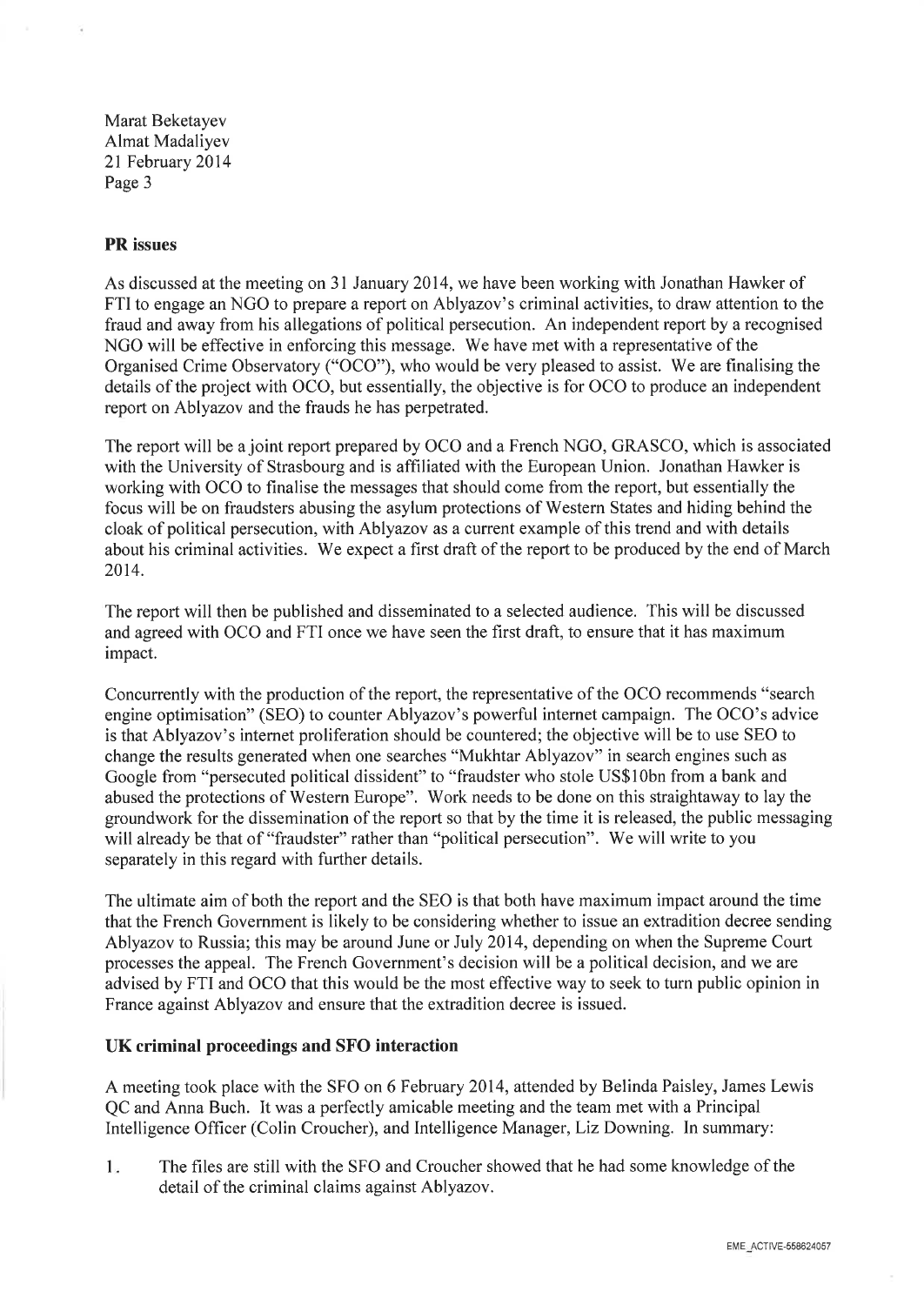Marat Beketayev Almat Madaliyev 2l February 2014 Page 2

- $1<sub>1</sub>$ The appeal to the Supreme Court is on formal or procedural grounds only, not on the merits of the decision. The Aix Court of Appeal has already heard and rejected arguments about Kazakhstan allegedly being behind Russia's request and about the request being politically motivated.
- $2.$ Ablyazov should not be able to get asylum in France whilst his status in the United Kingdom remains extant. If he claims asylum in France, he should be directed back to the UK. If, however, the French authorities recognise Ablyazov's asylum status as giving him asylum status in France, this should not stop his extradition to Russia or Ukraine because his asylum is granted in respect of Kazakhstan, not Russia or Ukraine.

We are seeking further information on Ablyazov's grounds of appeal, although the information available is limited, because the documents are not public. The appeal is against the French State, so BTA Bank does not have the same standing and access to information as it had in the Aix Court of Appeal.

Going forward, a Magistrate will review Ablyazov's submissions, draft a report summarising the case and the legal arguments, and prepare an opinion regarding the outcome. The Report and Opinion are provided to the criminal registry of the Supreme Court. The Report is sent to the General State's Office and an Advocate General is appointed to prepare written submissions to assist the judges. A panel of five judges will consider Ablyazov's appeal at a public hearing. There will be no oral arguments or further pleadings. The Attorney General's submissions are presented to the Court and the panel of judges will discuss the merits of the appeal. A decision is usually rendered the same day.

The general timeframe for consideration of the appeal is between 3 and 5 months (so between April and June 2014). This accords with what Ablyazov's lawyers have said to the press.

During our meeting on 3l January 2014, we referred to two diagrams setting out the different stages the extradition process goes through, and Ablyazov's likely appeals. These are attached for ease of reference.

If the appeal is unsuccessful, the matter is referred to the French Government to issue the extradition decree. The Govemment has discretion and is not obliged to follow the decision issued by the Aix Court of Appeal. Invariably however, the Government follows the decision of the Court. We are only aware of one instance where the Government did not follow the relevant Court of Appeal's decision and issue an extradition decree.

We suspect the statements being made by Ablyazov's representatives in the press are targeted at the European Court of Human Rights ("ECHR"). We understand that representatives from Ablyazov's camp have been in Strasbourg recently, but we are not aware of what they have been doing (although we understand that enquiries are being made in this regard). If you have any further information in this regard, please let us know. In any event, it suggests that Ablyazov believes his extradition will ultimately be authorised by the French Government and his appeal will fail, and as such, he is gearing up his campaign in support of an appeal he intends to make to the ECHR.